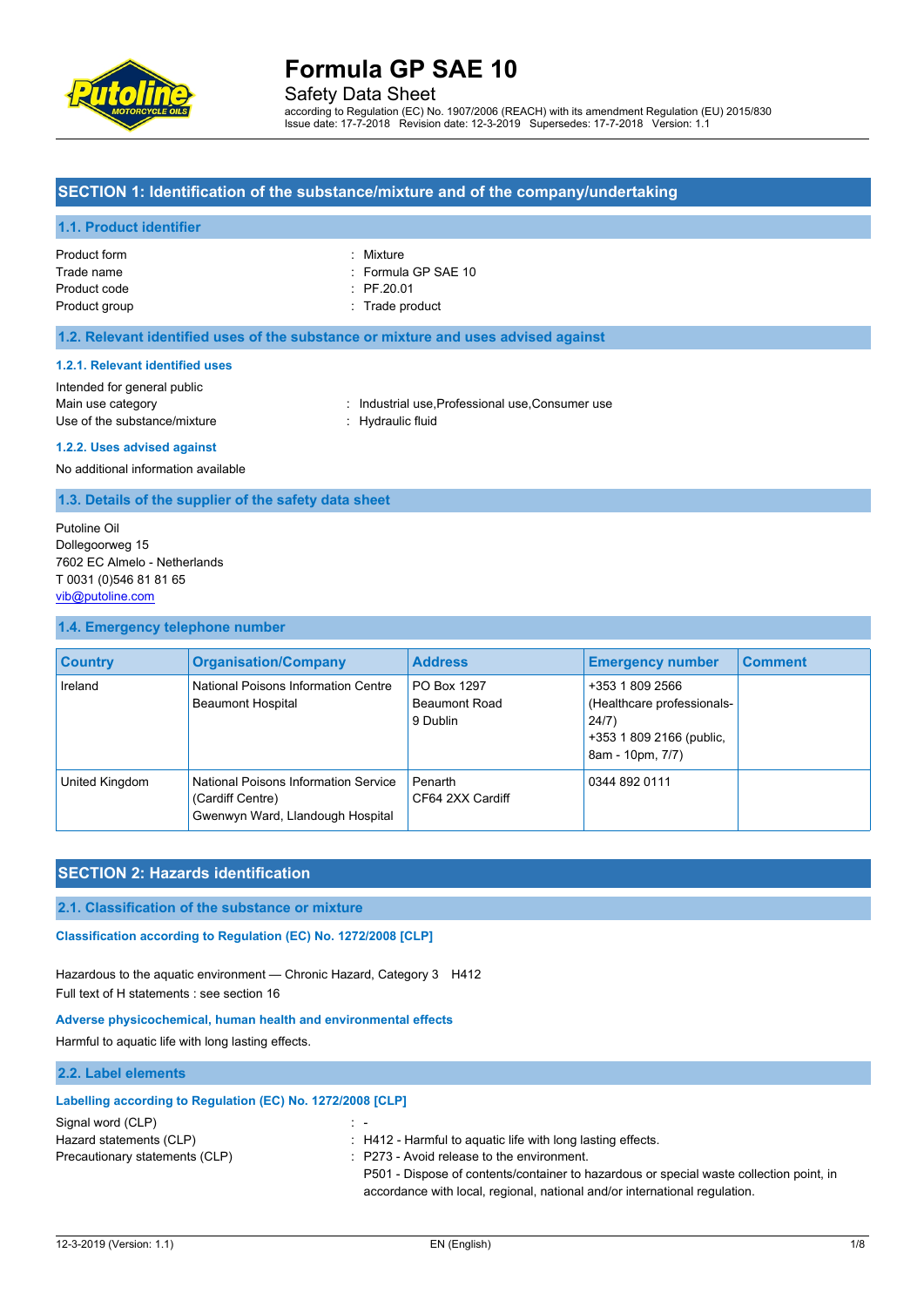# Safety Data Sheet

according to Regulation (EC) No. 1907/2006 (REACH) with its amendment Regulation (EU) 2015/830

### **2.3. Other hazards**

No additional information available

### **SECTION 3: Composition/information on ingredients**

#### **3.1. Substances**

#### Not applicable

#### **3.2. Mixtures**

Comments : Highly refined mineral oils and additives.

| <b>Name</b>                            | <b>Product identifier</b>                                                 | $\frac{9}{6}$ | <b>Classification according to</b><br><b>Regulation (EC) No.</b><br>1272/2008 [CLP] |
|----------------------------------------|---------------------------------------------------------------------------|---------------|-------------------------------------------------------------------------------------|
| Phenol, isopropylated, phosphate (3:1) | (CAS-No.) 68937-41-7<br>(EC-No.) 273-066-3<br>(REACH-no) 01-2119535109-41 | < 2.5         | Repr. 2, H361fd<br>STOT RE 2, H373<br>Aquatic Chronic 1, H410                       |
| 2,6-di-tert-butyl-p-cresol             | (CAS-No.) 128-37-0<br>(EC-No.) 204-881-4<br>(REACH-no) 01-2119565113-46   | $\leq 1$      | Aquatic Acute 1, H400<br>Aquatic Chronic 1, H410                                    |

#### Comments : The highly refined mineral oil contains <3% (w/w) DMSOextract, according to IP346.

Full text of H-statements: see section 16

| <b>SECTION 4: First aid measures</b>                                                                                                                                                     |                                                                                                                                                                                                                                                                                                                   |
|------------------------------------------------------------------------------------------------------------------------------------------------------------------------------------------|-------------------------------------------------------------------------------------------------------------------------------------------------------------------------------------------------------------------------------------------------------------------------------------------------------------------|
| 4.1. Description of first aid measures                                                                                                                                                   |                                                                                                                                                                                                                                                                                                                   |
| First-aid measures general<br>First-aid measures after inhalation<br>First-aid measures after skin contact<br>First-aid measures after eye contact<br>First-aid measures after ingestion | : If you feel unwell, seek medical advice (show the label where possible).<br>: Remove person to fresh air and keep comfortable for breathing.<br>: Wash skin with plenty of water.<br>: Rinse eyes with water as a precaution.<br>: Do not induce vomiting. Call a poison center or a doctor if you feel unwell. |
| 4.2. Most important symptoms and effects, both acute and delayed                                                                                                                         |                                                                                                                                                                                                                                                                                                                   |
| Symptoms/effects<br>Symptoms/effects after ingestion                                                                                                                                     | : Not expected to present a significant hazard under anticipated conditions of normal use.<br>: May result in aspiration into the lungs, causing chemical pneumonia.                                                                                                                                              |

#### **4.3. Indication of any immediate medical attention and special treatment needed**

Treat symptomatically.

| <b>SECTION 5: Firefighting measures</b>                         |                                                                                                                                             |     |
|-----------------------------------------------------------------|---------------------------------------------------------------------------------------------------------------------------------------------|-----|
| 5.1. Extinguishing media                                        |                                                                                                                                             |     |
| Suitable extinguishing media<br>Unsuitable extinguishing media  | : Water spray. Dry powder. Foam. Carbon dioxide.<br>: Do not use a heavy water stream.                                                      |     |
| 5.2. Special hazards arising from the substance or mixture      |                                                                                                                                             |     |
| Fire hazard<br>Hazardous decomposition products in case of fire | : Combustible liquid.<br>: Incomplete combustion releases dangerous carbon monoxide, carbon dioxide and other<br>toxic gases.               |     |
| 5.3. Advice for firefighters                                    |                                                                                                                                             |     |
| Protection during firefighting                                  | : Do not attempt to take action without suitable protective equipment. Self-contained<br>breathing apparatus. Complete protective clothing. |     |
| 12-3-2019 (Version: 1.1)                                        | EN (English)                                                                                                                                | 2/8 |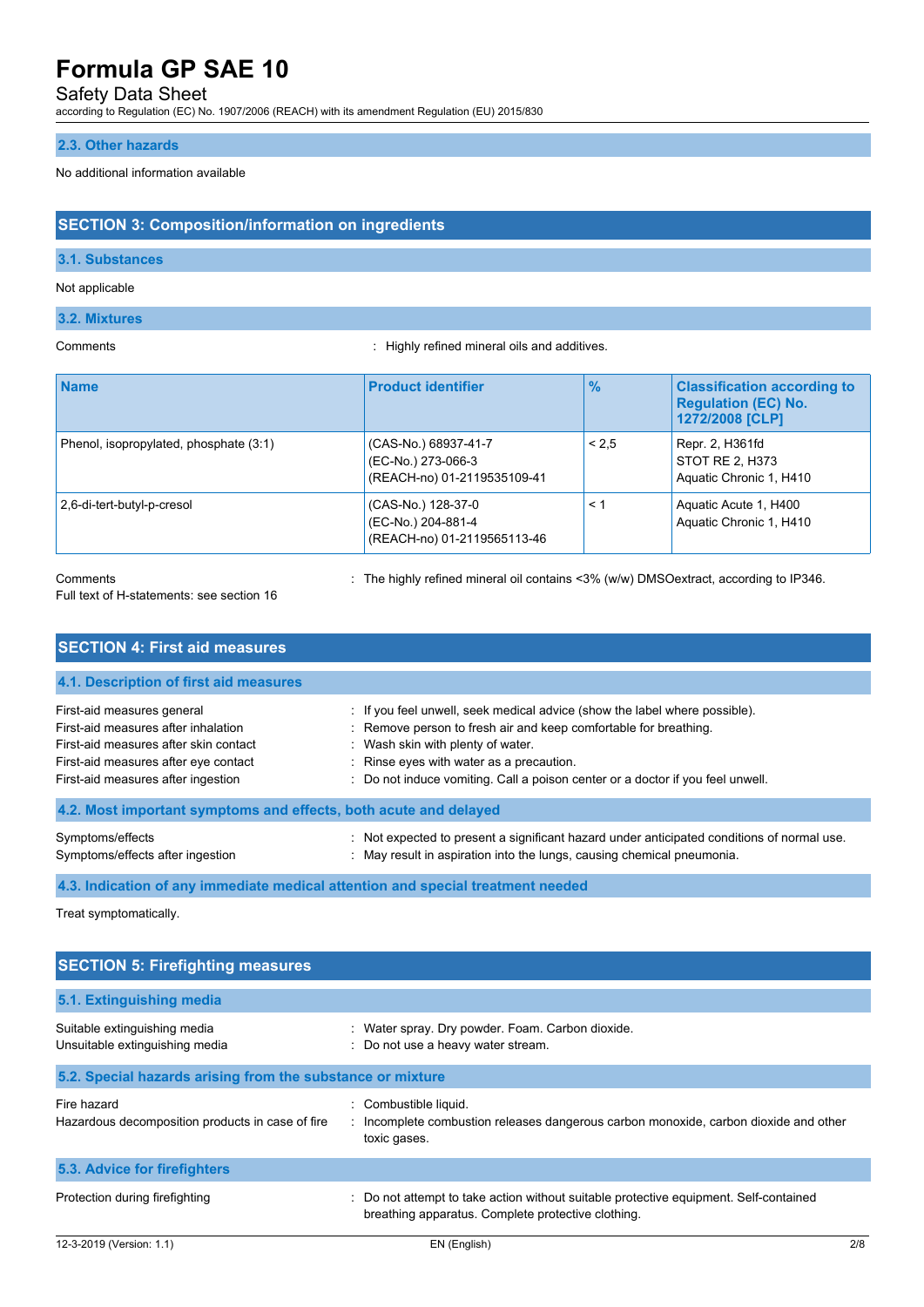# Safety Data Sheet

according to Regulation (EC) No. 1907/2006 (REACH) with its amendment Regulation (EU) 2015/830

| <b>SECTION 6: Accidental release measures</b>                            |                                                                                                                                                              |  |  |
|--------------------------------------------------------------------------|--------------------------------------------------------------------------------------------------------------------------------------------------------------|--|--|
| 6.1. Personal precautions, protective equipment and emergency procedures |                                                                                                                                                              |  |  |
| 6.1.1. For non-emergency personnel<br>Emergency procedures               | : Ventilate spillage area.                                                                                                                                   |  |  |
| 6.1.2. For emergency responders<br>Protective equipment                  | Do not attempt to take action without suitable protective equipment. For further information<br>refer to section 8: "Exposure controls/personal protection". |  |  |
| <b>6.2. Environmental precautions</b>                                    |                                                                                                                                                              |  |  |
| Avoid release to the environment.                                        |                                                                                                                                                              |  |  |
| 6.3. Methods and material for containment and cleaning up                |                                                                                                                                                              |  |  |
| Methods for cleaning up<br>Other information                             | Take up liquid spill into absorbent material.<br>Dispose of materials or solid residues at an authorized site.                                               |  |  |
| 6.4. Reference to other sections                                         |                                                                                                                                                              |  |  |
| For further information refer to section 13.                             |                                                                                                                                                              |  |  |
| <b>SECTION 7: Handling and storage</b>                                   |                                                                                                                                                              |  |  |

| 7.1. Precautions for safe handling                                |                                                                                                                                                                                            |
|-------------------------------------------------------------------|--------------------------------------------------------------------------------------------------------------------------------------------------------------------------------------------|
| Precautions for safe handling<br>Hygiene measures                 | Ensure good ventilation of the work station. Wear personal protective equipment.<br>: Do not eat, drink or smoke when using this product. Always wash hands after handling the<br>product. |
| 7.2. Conditions for safe storage, including any incompatibilities |                                                                                                                                                                                            |
| Storage conditions<br>Storage temperature                         | : Store in a well-ventilated place. Keep cool.<br>: $<$ 40 °C                                                                                                                              |

**7.3. Specific end use(s)**

No additional information available

# **SECTION 8: Exposure controls/personal protection**

#### **8.1. Control parameters**

| <b>Formula GP SAE 10</b>                                                                                                                                          |                                                       |
|-------------------------------------------------------------------------------------------------------------------------------------------------------------------|-------------------------------------------------------|
| <b>EU - Occupational Exposure Limits</b>                                                                                                                          |                                                       |
| <b>Exposure limits/standards for materials that can be</b><br>formed when handling this product. When<br>mists/aerosols can occur the following is<br>recommended | 5 mg/m <sup>3</sup> - ACGIH TLV (inhalable fraction). |

| 2,6-di-tert-butyl-p-cresol (128-37-0)                |                                       |  |
|------------------------------------------------------|---------------------------------------|--|
| <b>United Kingdom - Occupational Exposure Limits</b> |                                       |  |
| Local name                                           | 2,6-Di-tert-butyl-p-cresol            |  |
| WEL TWA (mg/m <sup>3</sup> )<br>10 mg/ $m3$          |                                       |  |
| WEL STEL (mg/m <sup>3</sup> )                        | $30 \text{ mg/m}^3$                   |  |
| Requiatory reference                                 | EH40/2005 (Fourth edition, 2020). HSE |  |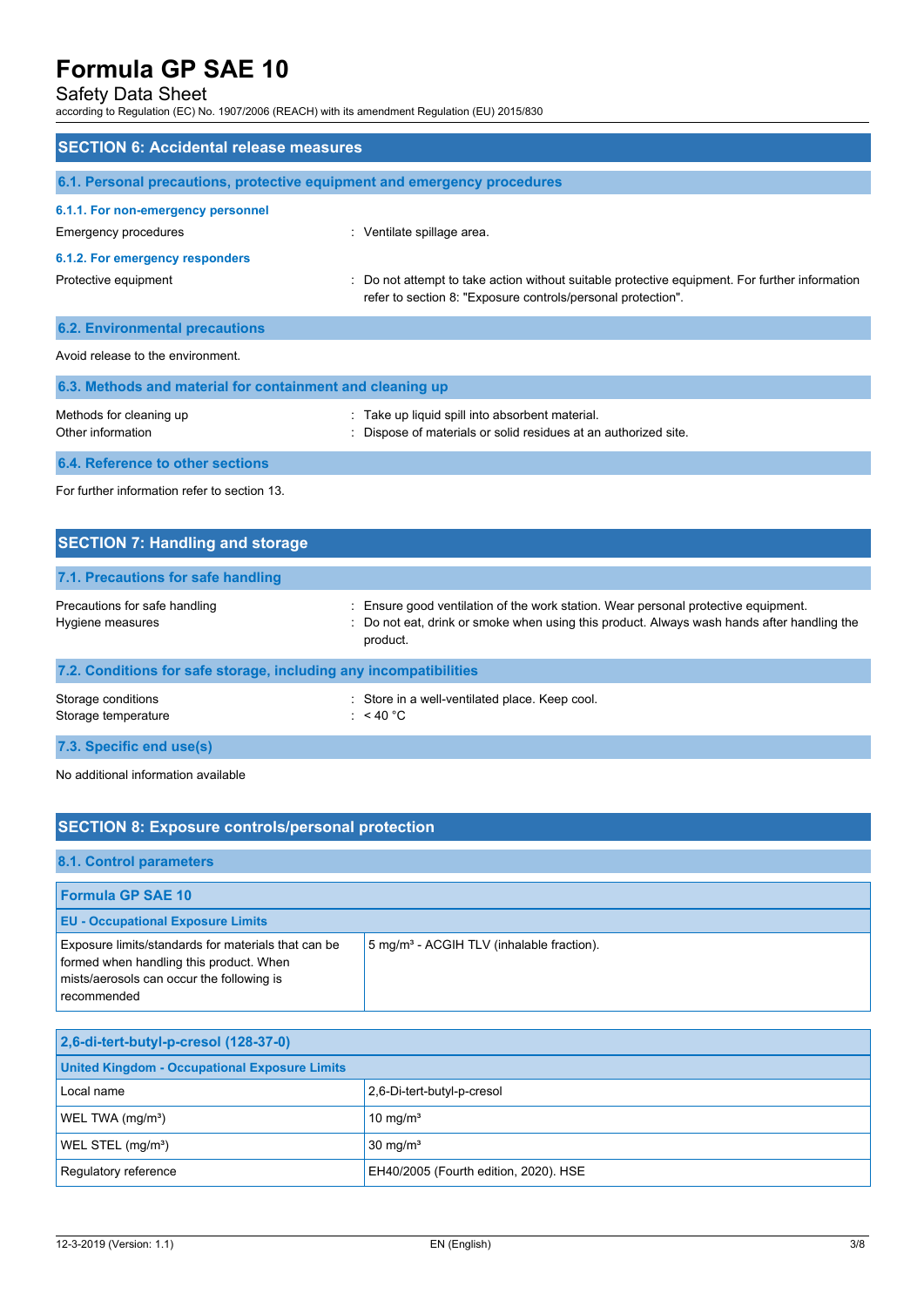# Safety Data Sheet

according to Regulation (EC) No. 1907/2006 (REACH) with its amendment Regulation (EU) 2015/830

#### **8.2. Exposure controls**

#### **Appropriate engineering controls:**

Ensure good ventilation of the work station.

| <b>Hand protection:</b>  |                      |                        |                |                    |                   |
|--------------------------|----------------------|------------------------|----------------|--------------------|-------------------|
| <b>Protective gloves</b> |                      |                        |                |                    |                   |
| Type                     | Material             | Permeation             | Thickness (mm) | <b>Penetration</b> | <b>Standard</b>   |
| Reusable gloves          | Nitrile rubber (NBR) | $6$ ( $>$ 480 minutes) | $\geq 0.35$    |                    | <b>EN ISO 374</b> |

| <b>Eye protection:</b>                              |     |                        |                 |  |  |
|-----------------------------------------------------|-----|------------------------|-----------------|--|--|
| Safety glasses                                      |     |                        |                 |  |  |
| Type                                                | Use | <b>Characteristics</b> | <b>Standard</b> |  |  |
| Droplet<br><b>EN 166</b><br>Safety glasses<br>clear |     |                        |                 |  |  |

#### **Skin and body protection:**

Wear suitable protective clothing

#### **Respiratory protection:**

In case of insufficient ventilation, wear suitable respiratory equipment

#### **Personal protective equipment symbol(s):**



# **Environmental exposure controls:**

Avoid release to the environment.

# **SECTION 9: Physical and chemical properties**

### **9.1. Information on basic physical and chemical properties**

| Physical state<br>Colour<br>Odour<br>Odour threshold<br>рH<br>Relative evaporation rate (butylacetate=1)<br>Melting point<br>Freezing point<br>Boiling point<br>Flash point<br>Auto-ignition temperature<br>Decomposition temperature<br>Flammability (solid, gas)<br>Vapour pressure<br>Relative vapour density at 20 °C<br>Relative density<br>Density<br>Solubility<br>Partition coefficient n-octanol/water (Log Pow) | : Liquid<br>· No data available<br>: characteristic.<br>: No data available<br>: No data available<br>: No data available<br>: Not applicable<br>$\therefore$ -30 °C - ASTM D5950 (pour point)<br>: No data available<br>$: 254 °C$ - ASTM D93 (PM)<br>: No data available<br>: No data available<br>: Not applicable<br>: No data available<br>: No data available<br>: No data available<br>0,843 kg/l (15 °C) - ASTM D4052<br>Water: Practically not miscible<br>No data available |
|---------------------------------------------------------------------------------------------------------------------------------------------------------------------------------------------------------------------------------------------------------------------------------------------------------------------------------------------------------------------------------------------------------------------------|---------------------------------------------------------------------------------------------------------------------------------------------------------------------------------------------------------------------------------------------------------------------------------------------------------------------------------------------------------------------------------------------------------------------------------------------------------------------------------------|
| Viscosity, kinematic                                                                                                                                                                                                                                                                                                                                                                                                      | : 52 mm <sup>2</sup> /s (40 °C) - ASTM D7279                                                                                                                                                                                                                                                                                                                                                                                                                                          |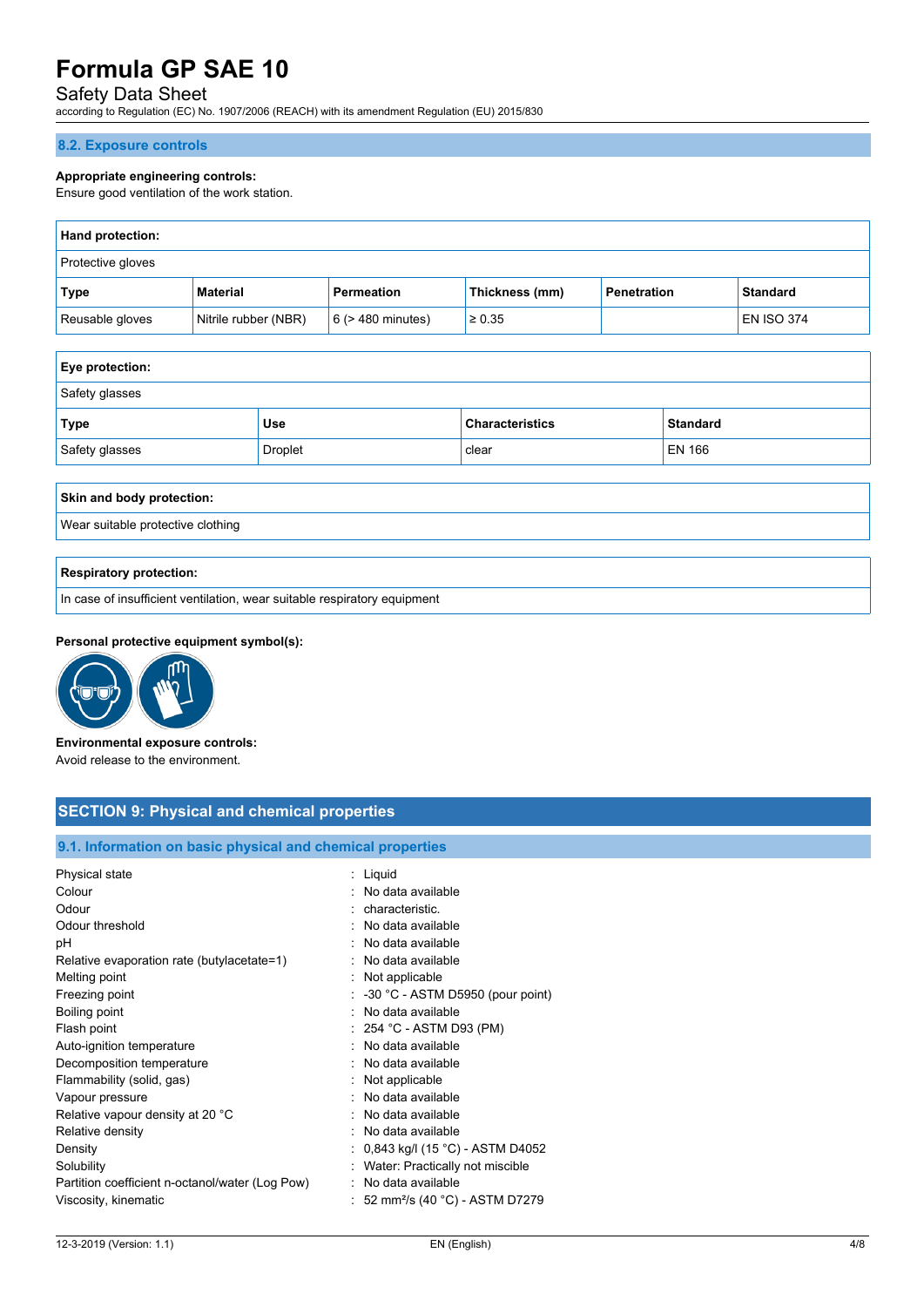# Safety Data Sheet

according to Regulation (EC) No. 1907/2006 (REACH) with its amendment Regulation (EU) 2015/830

| Viscosity, dynamic   | $\therefore$ No data available |
|----------------------|--------------------------------|
| Explosive properties | $\therefore$ No data available |
| Oxidising properties | : No data available            |
| Explosive limits     | $\therefore$ No data available |

**9.2. Other information**

No additional information available

# **SECTION 10: Stability and reactivity**

#### **10.1. Reactivity**

The product is non-reactive under normal conditions of use, storage and transport.

**10.2. Chemical stability**

Stable under normal conditions.

**10.3. Possibility of hazardous reactions**

Reacts violently with (strong) oxidizers.

**10.4. Conditions to avoid**

None under recommended storage and handling conditions (see section 7).

**10.5. Incompatible materials**

No additional information available

**10.6. Hazardous decomposition products**

Under normal conditions of storage and use, hazardous decomposition products should not be produced.

| <b>SECTION 11: Toxicological information</b>                                                                                                 |                                                                                          |  |  |  |
|----------------------------------------------------------------------------------------------------------------------------------------------|------------------------------------------------------------------------------------------|--|--|--|
| 11.1. Information on toxicological effects                                                                                                   |                                                                                          |  |  |  |
| Acute toxicity (oral)<br>Acute toxicity (dermal)<br>Acute toxicity (inhalation)                                                              | Not classified<br>Not classified<br>Not classified                                       |  |  |  |
| 2,6-di-tert-butyl-p-cresol (128-37-0)                                                                                                        |                                                                                          |  |  |  |
| LD50 oral rat                                                                                                                                | 6000 mg/kg (OECD 401 method)                                                             |  |  |  |
| LD50 dermal rat                                                                                                                              | > 2000 mg/kg (OECD 402 method)                                                           |  |  |  |
| Skin corrosion/irritation<br>Serious eye damage/irritation<br>Respiratory or skin sensitisation<br>Germ cell mutagenicity<br>Carcinogenicity | Not classified<br>Not classified<br>Not classified<br>: Not classified<br>Not classified |  |  |  |
| Reproductive toxicity                                                                                                                        | Not classified<br>٠                                                                      |  |  |  |
| STOT-single exposure                                                                                                                         | : Not classified                                                                         |  |  |  |
| STOT-repeated exposure                                                                                                                       | Not classified                                                                           |  |  |  |
| Aspiration hazard                                                                                                                            | Not classified                                                                           |  |  |  |
| <b>Formula GP SAE 10</b>                                                                                                                     |                                                                                          |  |  |  |
| Viscosity, kinematic                                                                                                                         | 52 mm <sup>2</sup> /s (40 °C) - ASTM D7279                                               |  |  |  |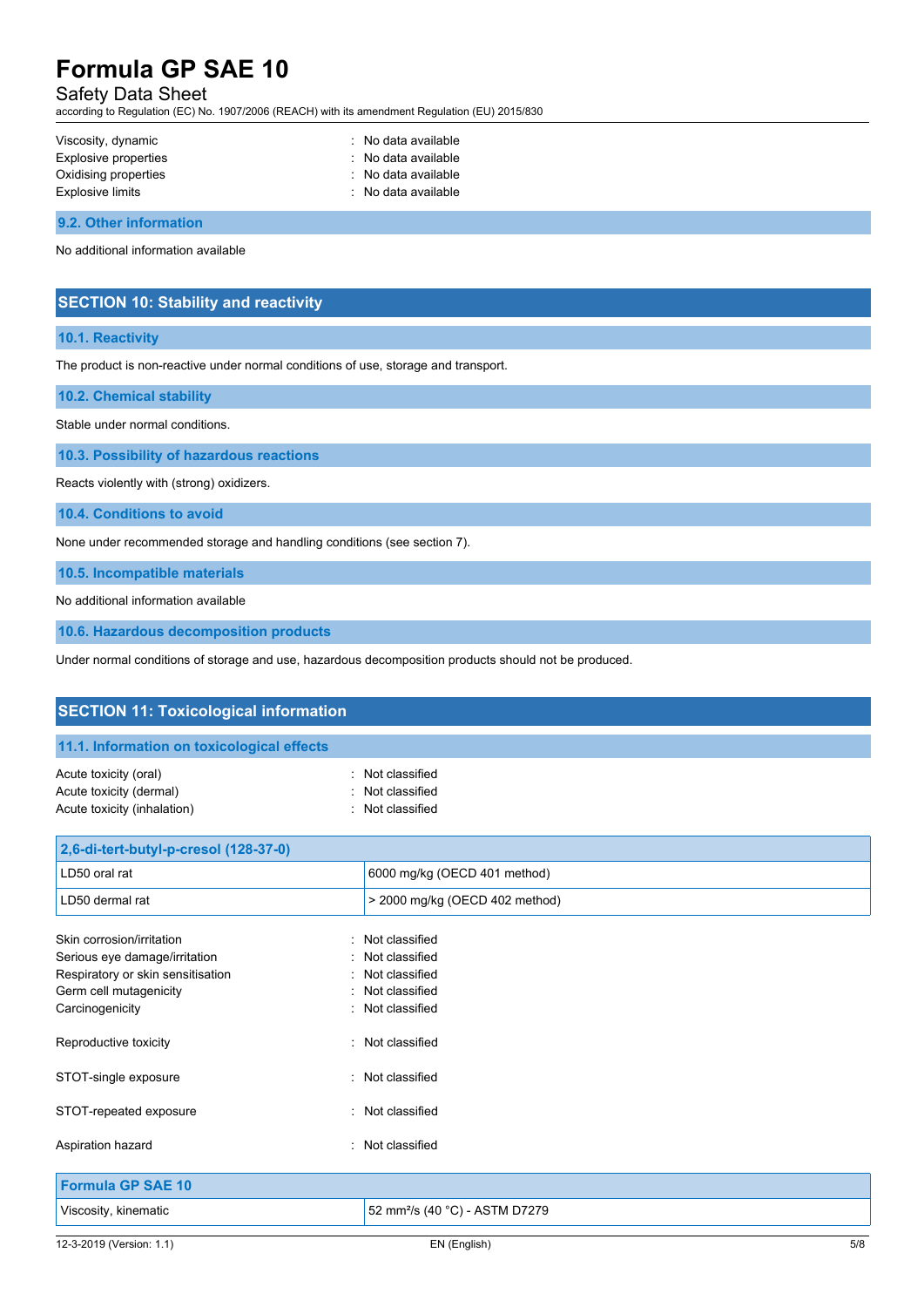# Safety Data Sheet

according to Regulation (EC) No. 1907/2006 (REACH) with its amendment Regulation (EU) 2015/830

### **SECTION 12: Ecological information**

|  |  | 12.1. Toxicity |  |
|--|--|----------------|--|
|  |  |                |  |

| Ecology - general                                | : Harmful to aguatic life with long lasting effects. |
|--------------------------------------------------|------------------------------------------------------|
| Hazardous to the aquatic environment, short-term | : Not classified                                     |
| (acute)                                          |                                                      |
| Hazardous to the aquatic environment, long-term  | : Harmful to aguatic life with long lasting effects. |
| (chronic)                                        |                                                      |

| 2,6-di-tert-butyl-p-cresol (128-37-0)                            |                      |  |
|------------------------------------------------------------------|----------------------|--|
| LC50 fish                                                        | $0,199 \text{ mq/l}$ |  |
| EC50 Daphnia                                                     | $0,48$ mg/l          |  |
| $> 0.39$ mg/l (Daphnia, 21d) (OECD 202 method)<br>NOEC (chronic) |                      |  |

| 12.2. Persistence and degradability                     |                         |  |  |
|---------------------------------------------------------|-------------------------|--|--|
| 2,6-di-tert-butyl-p-cresol (128-37-0)                   |                         |  |  |
| Biodegradation                                          | 30 % (OECD 302C method) |  |  |
| 12.3. Bioaccumulative potential                         |                         |  |  |
| 2,6-di-tert-butyl-p-cresol (128-37-0)                   |                         |  |  |
| 5,03<br>Partition coefficient n-octanol/water (Log Kow) |                         |  |  |
| 12.4. Mobility in soil                                  |                         |  |  |

No additional information available

**12.5. Results of PBT and vPvB assessment**

No additional information available

**12.6. Other adverse effects**

No additional information available

| <b>SECTION 13: Disposal considerations</b>                   |                                                                                                                                                             |
|--------------------------------------------------------------|-------------------------------------------------------------------------------------------------------------------------------------------------------------|
| 13.1. Waste treatment methods                                |                                                                                                                                                             |
| Waste treatment methods<br>European List of Waste (LoW) code | : Dispose of contents/container in accordance with licensed collector's sorting instructions.<br>: 13 01 10* - mineral based non-chlorinated hydraulic oils |

# **SECTION 14: Transport information**

#### In accordance with ADR / RID / IMDG / IATA / ADN

| <b>ADR</b>                       | <b>IMDG</b>                   | <b>IATA</b>   | <b>ADN</b>    | <b>RID</b>    |  |  |
|----------------------------------|-------------------------------|---------------|---------------|---------------|--|--|
| 14.1. UN number                  |                               |               |               |               |  |  |
| Not regulated                    | Not regulated                 | Not regulated | Not regulated | Not regulated |  |  |
|                                  | 14.2. UN proper shipping name |               |               |               |  |  |
| Not regulated                    | Not regulated                 | Not regulated | Not regulated | Not regulated |  |  |
| 14.3. Transport hazard class(es) |                               |               |               |               |  |  |
| Not regulated                    | Not regulated                 | Not regulated | Not regulated | Not regulated |  |  |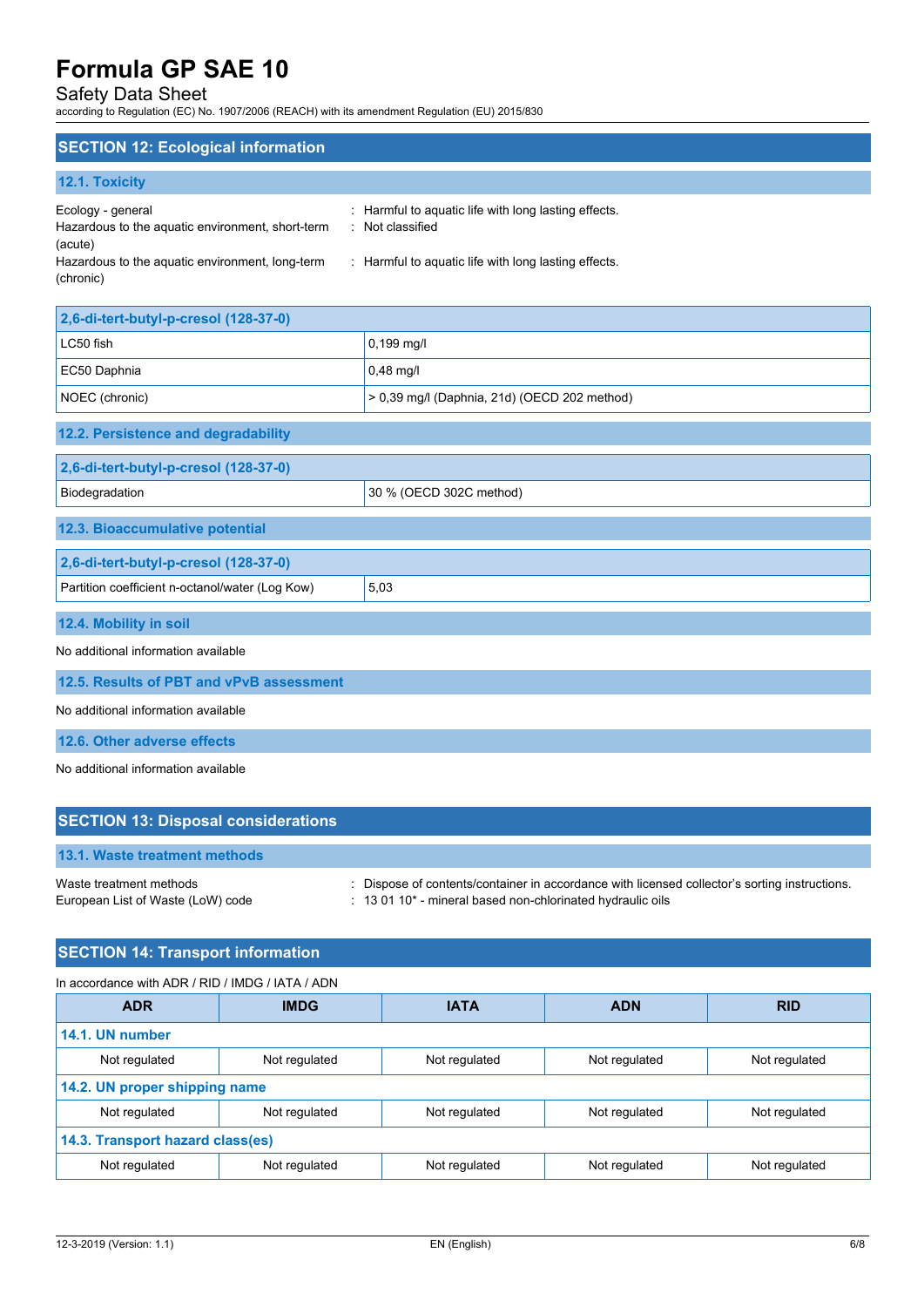# Safety Data Sheet

according to Regulation (EC) No. 1907/2006 (REACH) with its amendment Regulation (EU) 2015/830

| 14.4. Packing group                    |               |               |               |               |
|----------------------------------------|---------------|---------------|---------------|---------------|
| Not regulated                          | Not regulated | Not regulated | Not regulated | Not regulated |
| <b>14.5. Environmental hazards</b>     |               |               |               |               |
| Not regulated                          | Not regulated | Not regulated | Not regulated | Not regulated |
| No supplementary information available |               |               |               |               |

### **14.6. Special precautions for user**

**Overland transport** Not regulated **Transport by sea** Not regulated **Air transport** Not regulated **Inland waterway transport** Not regulated **Rail transport** Not regulated

**14.7. Transport in bulk according to Annex II of Marpol and the IBC Code**

Not applicable

# **SECTION 15: Regulatory information**

**15.1. Safety, health and environmental regulations/legislation specific for the substance or mixture**

#### **15.1.1. EU-Regulations**

Contains no REACH substances with Annex XVII restrictions

Contains no substance on the REACH candidate list

Contains no REACH Annex XIV substances

Contains no substance subject to Regulation (EU) No 649/2012 of the European Parliament and of the Council of 4 July 2012 concerning the export and import of hazardous chemicals.

Contains no substance subject to Regulation (EU) No 2019/1021 of the European Parliament and of the Council of 20 June 2019 on persistent organic pollutants

#### **15.1.2. National regulations**

No additional information available

#### **15.2. Chemical safety assessment**

No chemical safety assessment has been carried out

# **SECTION 16: Other information**

| Indication of changes: |                                                     |               |                 |
|------------------------|-----------------------------------------------------|---------------|-----------------|
| <b>Section</b>         | <b>Changed item</b>                                 | <b>Change</b> | <b>Comments</b> |
|                        | Revision date                                       | Added         |                 |
| 3                      | Composition/information on<br>ingredients           | Modified      |                 |
| 4.1                    | First-aid measures after ingestion                  | Modified      |                 |
| 5.2                    | Hazardous decomposition<br>products in case of fire | Modified      |                 |
| 10.3                   | Possibility of hazardous reactions                  | Modified      |                 |
| 15.1                   | <b>REACH Annex XVII</b>                             | Added         |                 |